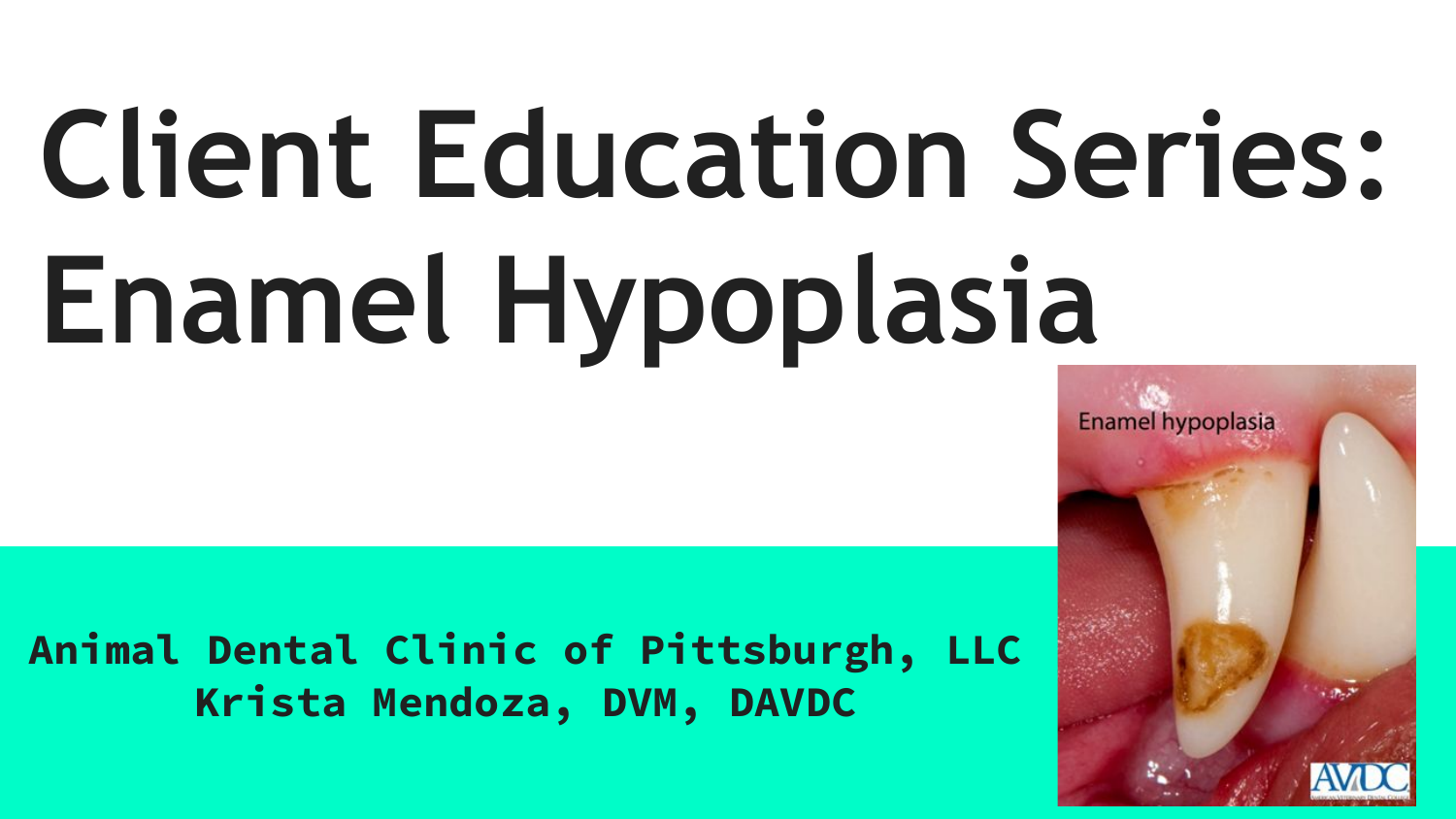## **Review of tooth anatomy:enamel**

Enamel is the protective, outermost layer of the tooth

In dogs and cats, the enamel is very thin

Enamel is the hardest mineral substance in the body, even stronger than bone



Diagram courtesy of Doctors Foster and Smith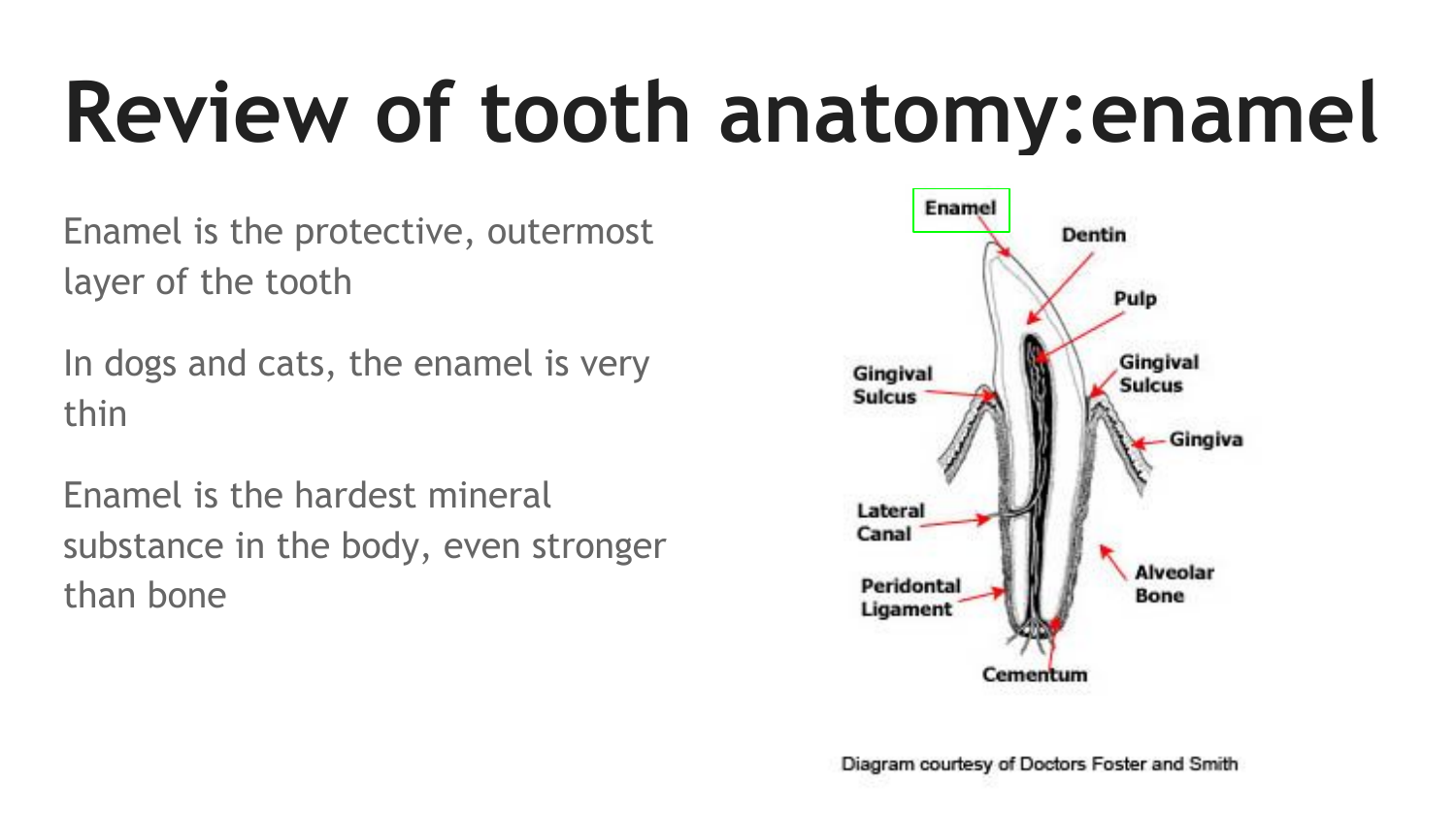# **What is enamel hypoplasia?**

**Enamel hypoplasia** refers to a condition in which the outer layer of the tooth (**enamel**) fails to develop properly.

Enamel hypoplasia happens when the cells that make enamel (ameloblasts) are disrupted during enamel production resulting in an abnormal enamel matrix

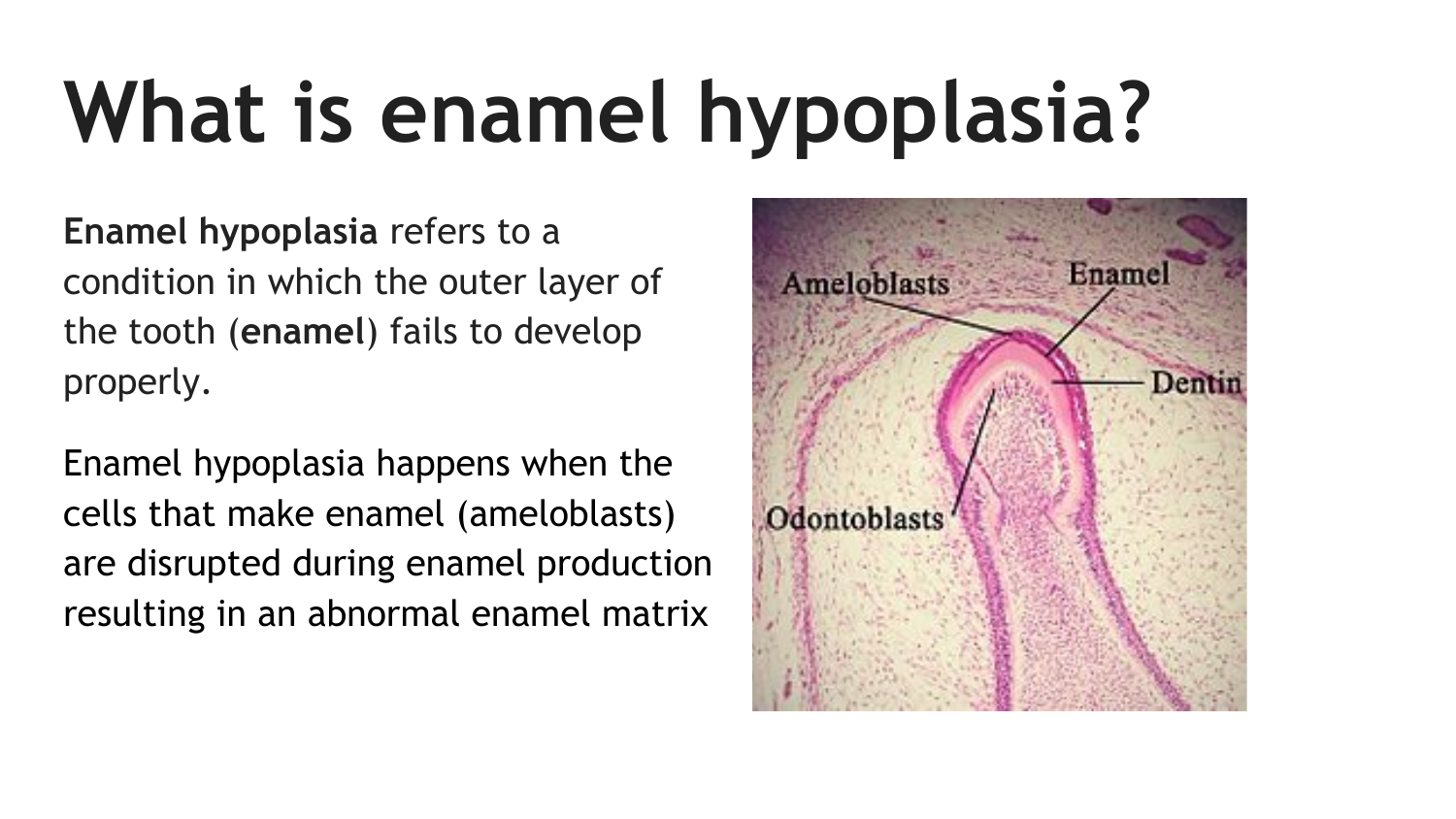#### **What causes enamel hypoplasia?**



Figure 2. Dental pictures of (A) left maxillary canine (204) of dog with localized hypoplasia, and (B) left maxilla in dog with generalized enamel hypocalcification.

Anything that disrupts the ameloblasts during enamel production before the tooth erupts can cause enamel hypoplasia.

If the lesions are throughout the mouth, causes could be fever, viral infection

If the lesions are more focal, local infection from deciduous tooth or other, damage during extraction of deciduous teeth, or other trauma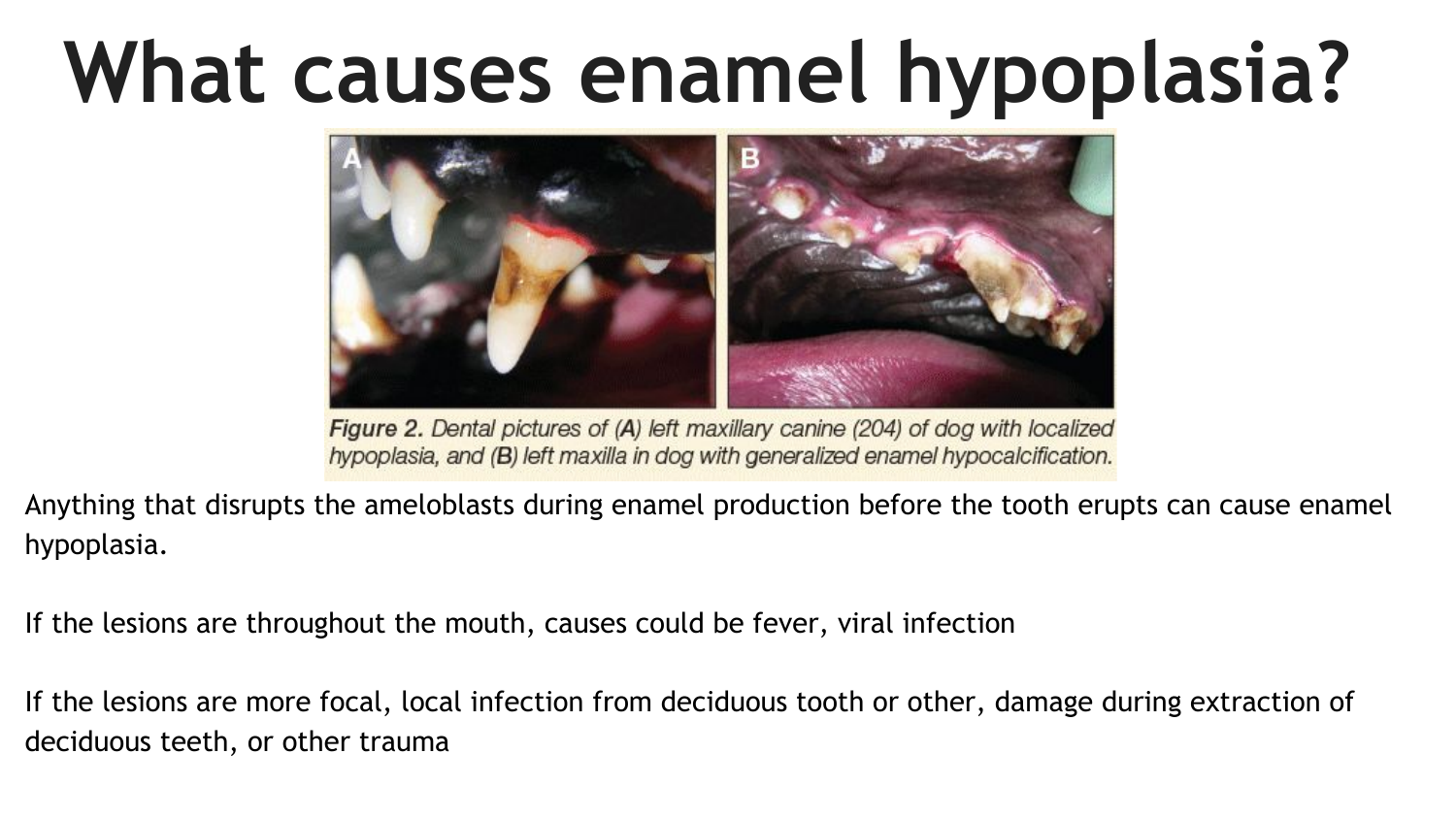## **What does enamel hypoplasia look like?**

Enamel hypoplasia can look like a chipped tooth/teeth

The enamel is missing, so the surface is rough and not just stained

Because the bright white enamel is missing and the dentin is exposed, teeth are usually yellow or brown